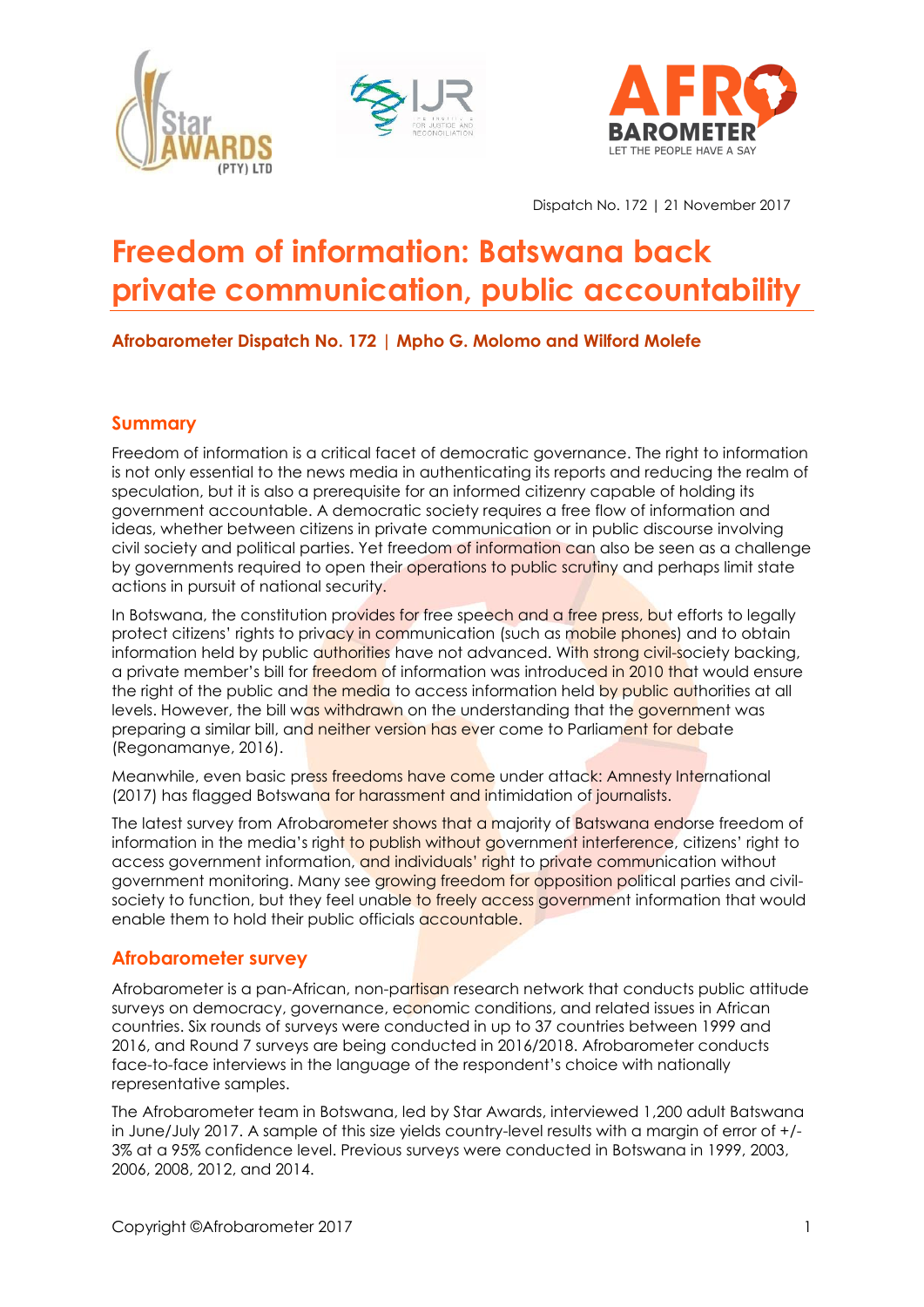

## **Key findings**

- By a 2-to-1 margin (62% vs. 32%), Batswana support the news media's right to publish any views or ideas without government control. More than four in 10 (43%) say the media's freedom to investigate and criticize the government has diminished in recent years, but an equal proportion say it has increased.
- Six in 10 Batswana (61%) say opposition political parties and candidates enjoy "somewhat" or "much" more freedom than they did a few years ago. A plurality (45%) say the same about civil-society groups.
- About two-thirds (64%) of Batswana disagree with the idea that information held by public authorities is only for use by government officials and should not be shared with the public.
- But many think it's unlikely they would be able to access government information on school budgets (47%), land ownership (45%), and development plans and budgets (39%).
- Almost three-quarters (73%) of Batswana say it's more important for citizens to hold government accountable than to have a government that gets things done.
- Six in 10 Batswana (59%) say the government should not have the right to monitor private communications, such as mobile-phone conversations, even if it's for security purposes. This attitude is especially strong among younger and better-educated citizens.

## **Freedom of information and the media**

If freedom of information is a yardstick for a country's transparency and willingness to subject itself to public scrutiny, a free news media is paramount in keeping the population knowledgeable and holding the government accountable.

By a 2-to-1 margin, Batswana support media freedom. More than six in 10 respondents (62%) "agree" or "agree very strongly" that the media should be free to publish any views or ideas without government interference, while 32% say the government should have the right to prevent publication of information they consider harmful to society (Figure 1).



#### **Figure 1: Media freedom vs. government control** | Botswana | 2017

*Respondents were asked: Which of the following statements is closest to your view?*

*Statement 1: The media should have the right to publish any views or ideas without government control. Statement 2: The government should have the right to prevent the media from publishing things that it considers harmful to society.*

*(% who "agree" or "agree very strongly" with each statement)*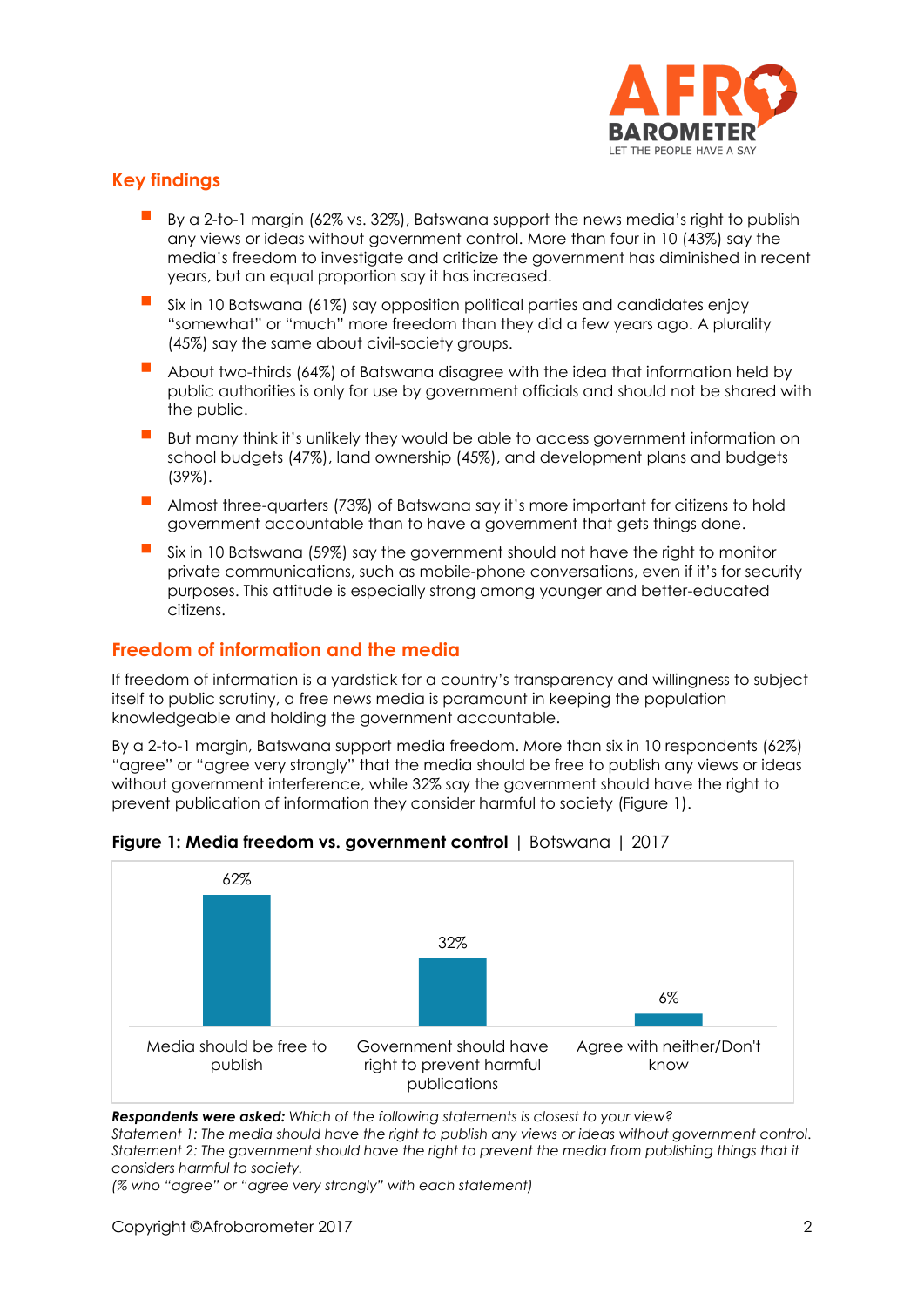

Popular support for media freedom increased by 7 percentage points from 2014, though it remains below the 2008 level of 80% (Figure 2).

City dwellers are more likely to support press freedom (66%) than semi-urban (62%) and rural (58%) residents (Figure 3), as are better-educated respondents compared to those with less education. The middle-aged are more likely to agree that the media should be free of government interference than are youth or the elderly.



**Figure 2: Media freedom vs. government control** | Botswana | 2008-2017

*(% who "agree" or "agree very strongly" that media should be free to publish)*

**Figure 3: Media freedom vs. government control** | by socio-demographic group | Botswana | 2017



*(% who "agree" or "agree very strongly" that media should be free to publish)*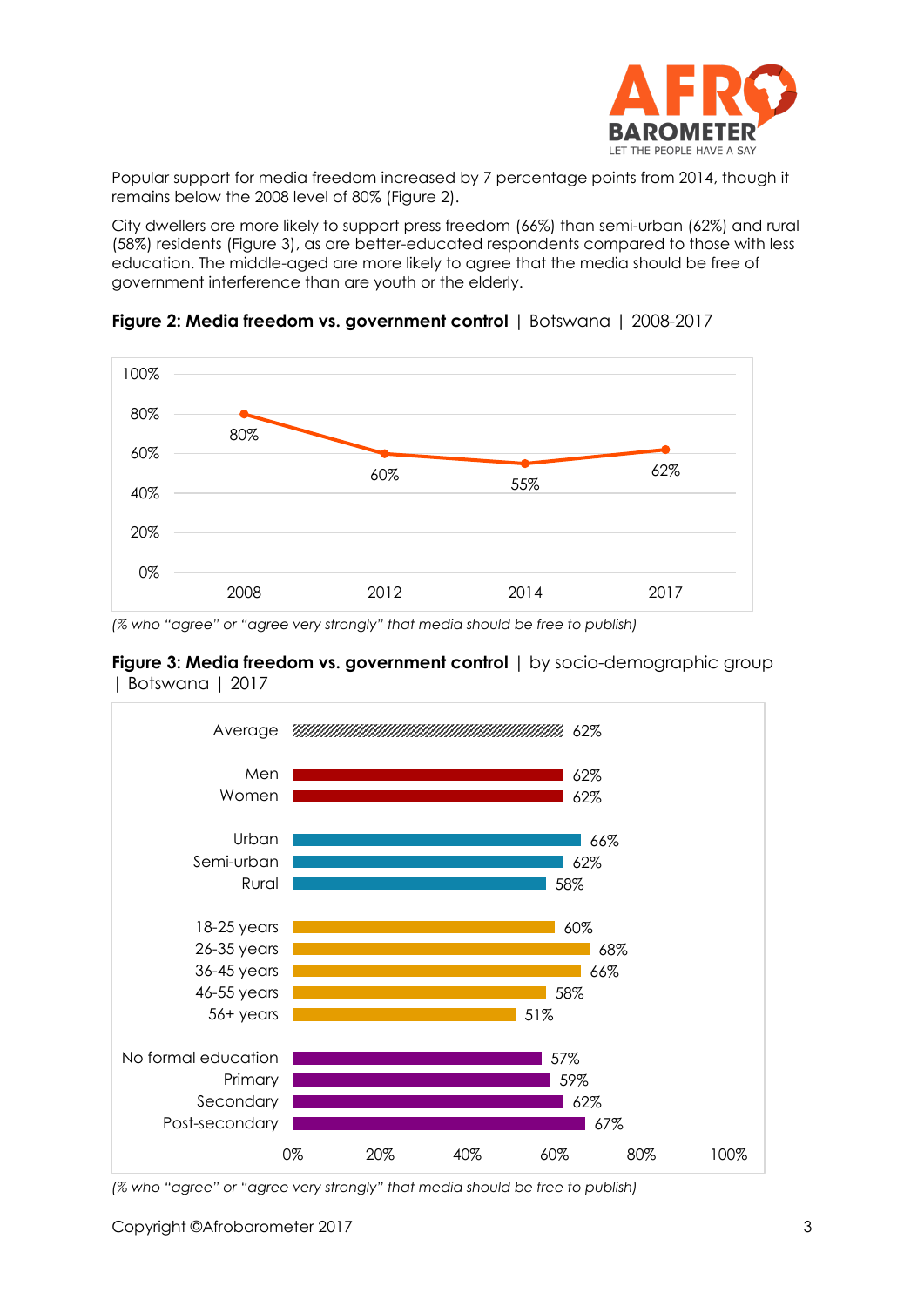

Batswana are almost evenly divided in their perceptions of how media freedom has been evolving: 41% say the media now enjoys "somewhat more" or "much more" freedom to investigate and criticize the government than "a few years ago," while 43% say there is somewhat/much less freedom (Figure 4).

A perception of less press freedom is more common among men (47%) than women (37%) and among urbanites (51%) compared to rural residents (35%) (Figure 5). Batswana with a post-secondary education are more than twice as likely to complain of less media freedom (62%) as those with only a primary education (27%) or no formal education (30%), and younger respondents are more critical of shrinking media freedom than their elders.



**Figure 4: Media freedom to investigate and criticize** | Botswana | 2017

*Respondents were asked: Please tell me if there is more or less freedom now for each of the following things compared to a few years ago, or are things about the same: The media's freedom to investigate and report on government mistakes or to criticize government actions or performance?*



#### **Figure 5: Media less free to investigate and criticize** | by socio-demographic group | Botswana | 2017

*Respondents were asked: Please tell me if there is more or less freedom now for each of the following things compared to a few years ago, or are things about the same: The media's freedom to investigate and report on government mistakes or to criticize government actions or performance? (% who say "somewhat less freedom" or "much less freedom")*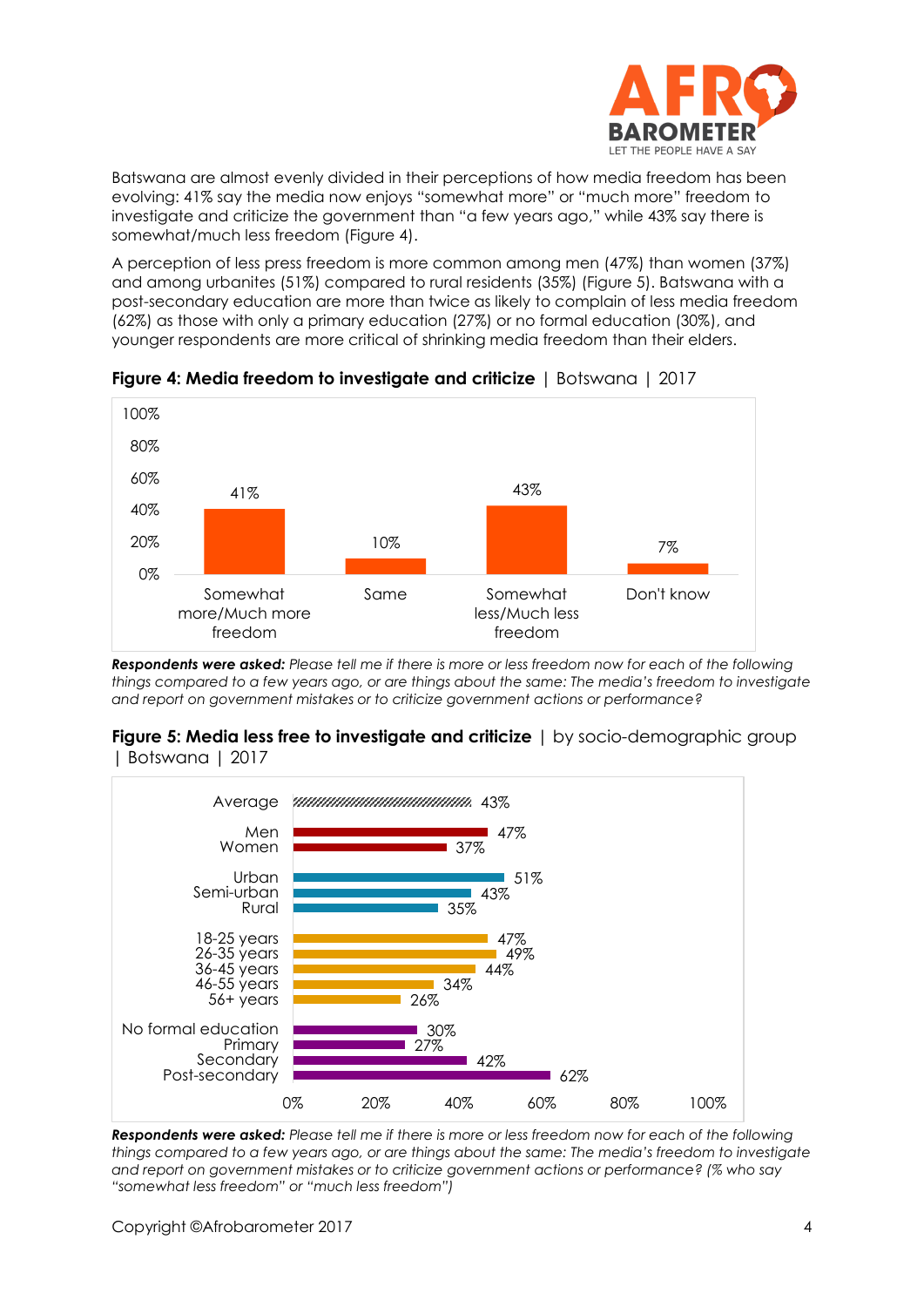

# **Freedom of civil society and the political opposition**

Freedom of information also implies the free exchange of facts and ideas by civil society and the political opposition. When asked to assess whether independent groups or NGOs are becoming freer or less free in Botswana, almost half (45%) of respondents say that compared to a few years ago, these organisations now have "somewhat more" or "much more" freedom to "speak, hold meetings, or advocate their views freely, including criticizing the government if they choose" (Figure 6). One in three Batswana (32%) say civil society has somewhat/much less freedom now, while 13% see no change.

By demographic group, the pattern is similar to views on media freedom, with men, urban residents, younger respondents, and the better-educated more likely to perceive freedom as shrinking than women, rural dwellers, elders, and those with less education.



## **Figure 6: Freedom of independent groups and NGOs** | Botswana | 2017

*Respondents were asked: Please tell me if there is more or less freedom now for each of the following things compared to a few years ago, or are things about the same: The freedom of independent groups or non-governmental organisations to speak, hold meetings, or advocate their views freely, including criticizing the government if they choose?*

Notably, a majority of Batswana say the environment has been improving for opposition political parties and candidates: 61% say they enjoy "somewhat more" or "much more" freedom to "speak or hold rallies, state their views, or criticize the government" than they did a few years ago (Figure 7). About two in 10 (22%) see the opposite trend.

Again, the pattern of less favourable perceptions by men, urbanites, and respondents with post-secondary qualifications holds (not shown).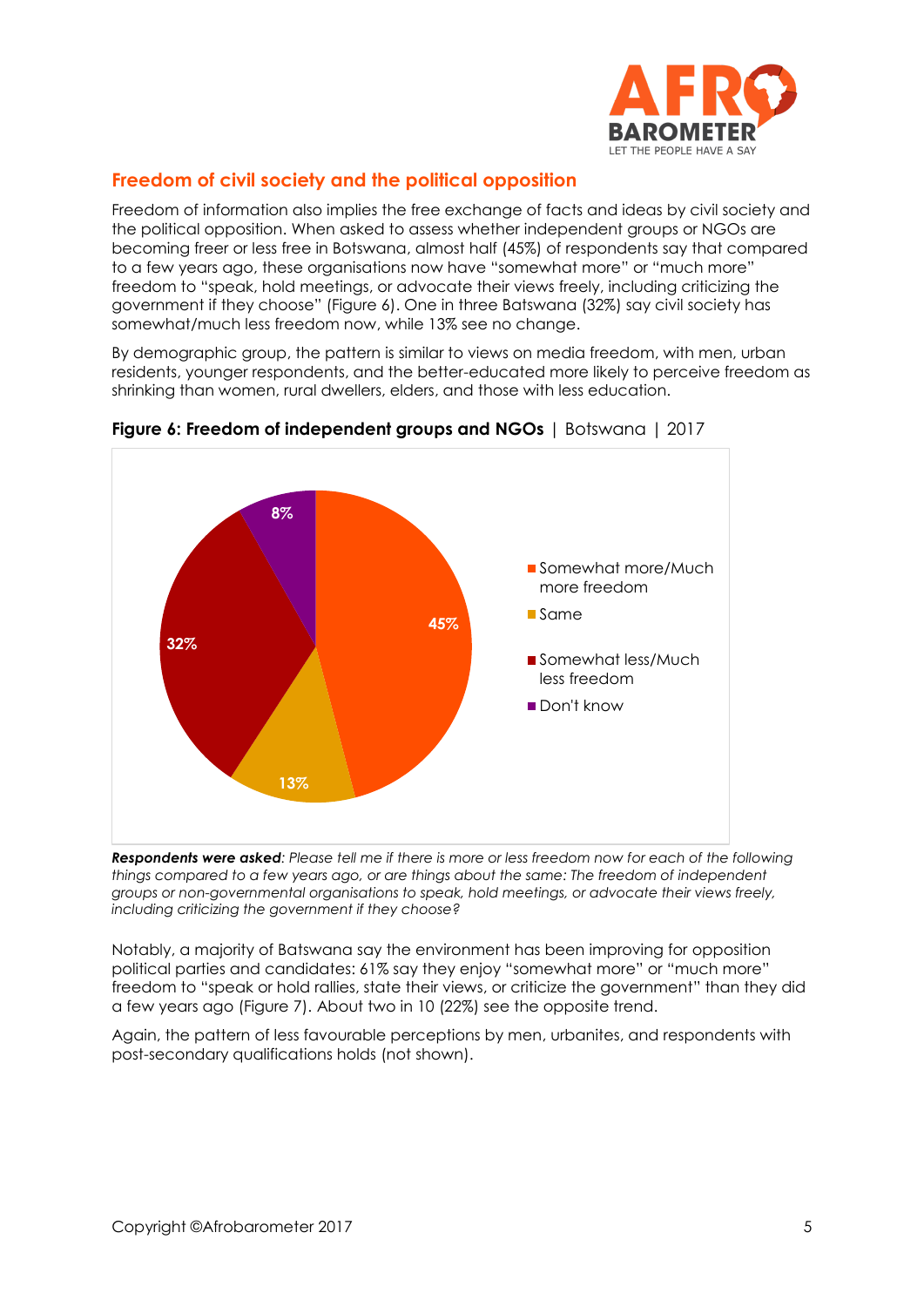



**Figure 7: Freedom of opposition parties and candidates** | Botswana | 2017

*Respondents were asked: Please tell me if there is more or less freedom now for each of the following things compared to a few years ago, or are things about the same: The freedom of opposition parties or candidates to speak or hold rallies, state their views, or criticize the government?*

# **Access to public information**

If free media, civil society, and political opposition are important to a democratic society, citizen access to information held by public institutions is fundamental to both democratic participation and accountability. As one measure of popular support for freedom of information, Afrobarometer asked respondents whether they agree with the idea that "information held by public authorities is only for use by government officials and should not have to be shared with the public."

In their responses, Batswana endorse freedom of information: Almost two-thirds (64%) disagree with the idea of government-only information, including four in 10 (39%) who "strongly disagree" (Figure 8). Only 28% argue that information held by the government should remain a preserve for public officials.



**Figure 8: Should information be for government use only?** | Botswana | 2017

*Respondents were asked: For each of the following statements, please tell me whether you disagree or agree: Information held by public authorities is only for use by government officials; it should not have to be shared with the public.*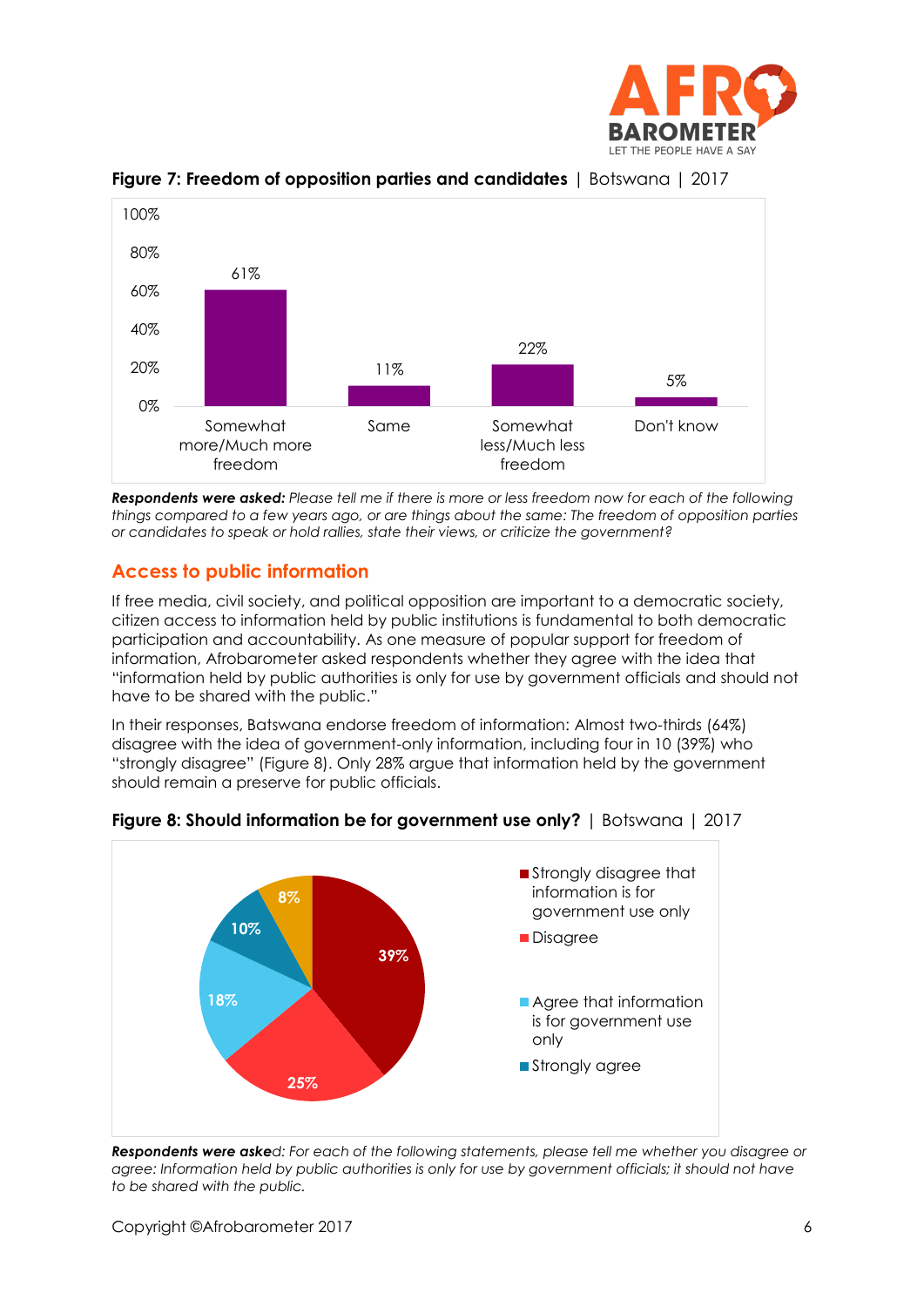

Support for sharing government information with the public, rather than shielding it for government use only, is strong across genders and age groups, and increases with respondents' education level (ranging from 54% of those with no formal education to 70% among the best-educated) (Figure 9).





*Respondents were asked: For each of the following statements, please tell me whether you disagree or agree: Information held by public authorities is only for use by government officials; it should not have to be shared with the public. (% who "disagree" or "strongly disagree")*

But when asked whether they think they could obtain such information from a variety of government institutions, substantial proportions of respondents say they probably could not. While a majority (66%) see it as "somewhat" or "very" likely that they could access information from local government about how to register a new business, fewer than half say the same about finding out about the district development plan and budgets (46%), getting information on land ownership at the land board (43%), and finding out what a school's budget is and how the funds were used (39%) (Figure 10).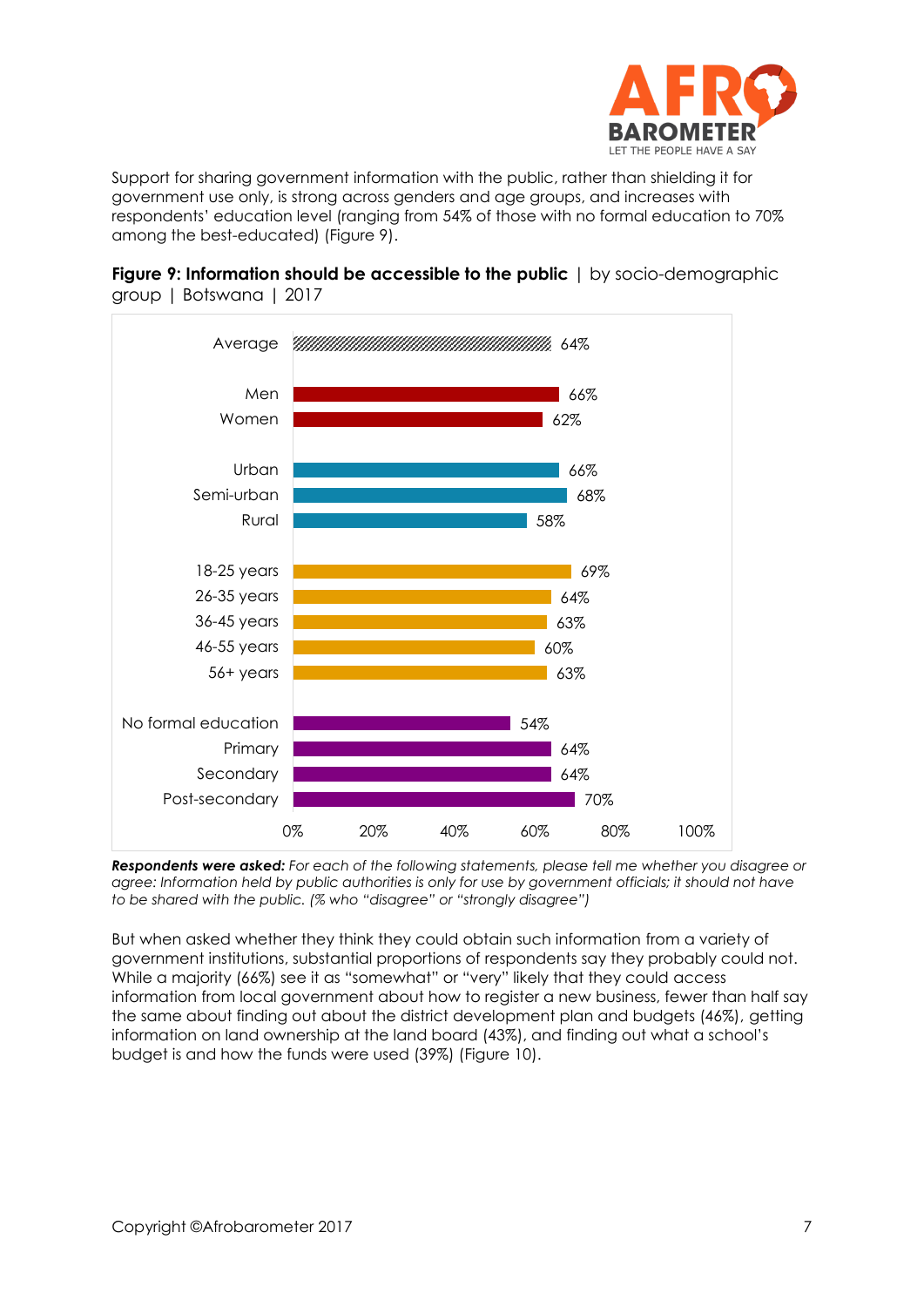

### **Figure 10: Difficulty accessing information from public institutions** | Botswana | 2017



*Respondents were asked: How likely is it that you could get the following information from government or other public institutions, or haven't you heard enough to say?* 

- *If you went to the local school to find out what the school's budget is and how the funds have been used?*
- *If you went to the land board to find out who owns a piece of land in your community?*
- *If you went to the local government office to find out about the district development plan and budgets?*
- *If you went to the local government office to find out how to register a new business in your community?*

Yet without the ability to obtain such information, citizens would face enormous hurdles in holding government accountable – a high priority for Batswana. An overwhelming majority (73%) of respondents "agree" or "agree very strongly" that it is more important to ensure that citizens can hold government accountable than to have a government that can get things done (Figure 11).



#### **Figure 11: Holding government accountable more important than efficiency**  | Botswana | 2017

*Respondents were asked: Which of the following statements is closest to your view?*

*Statement 1: It is more important to have a government that can get things done, even if we have no influence over what it does.*

*Statement 2: It is more important for citizens to be able to hold government accountable, even if that means it makes decisions more slowly.*

*(% who "agree" or "agree very strongly" with each statement)*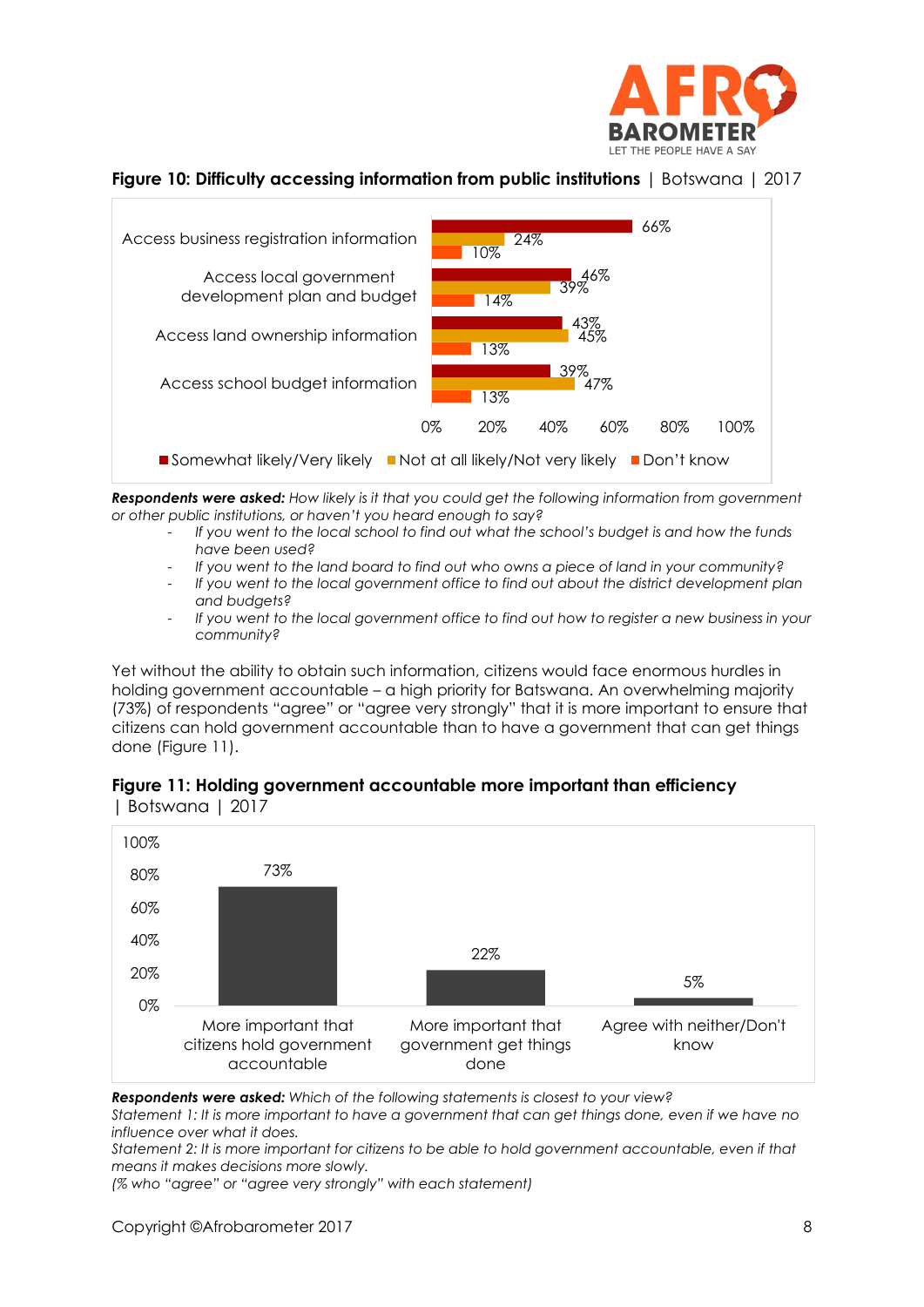

# **Right to privacy**

The right to private communication is an important aspect of freedom of information in the digital/telecommunications age, allowing individuals to exchange information and opinions without fear of reprisal. It is also one of the rights that may conflict, at times, with the government's efforts to fight crime and terrorism by monitoring certain communications.

When asked to choose between the two priorities when it comes to private communications, such as mobile-phone conversations, six in 10 Batswana (59%) "agree" or "agree very strongly" that people should have the right to communicate in private without a government agency reading or listening to what they say. One-third (33%) of respondents disagree, supporting the government's ability to monitor private communications to make sure people are not plotting violence (Figure 12).

This protection of private communication is particularly valued by younger respondents (67% of 18- to 25-year-olds vs. 47% of those age 56 and older) and better-educated citizens (76% of those with post-secondary qualifications vs. 45% of those with no formal education) (Figure 13). Urban residents (66%) are also more likely than rural dwellers (53%) to favour private communication free of government monitoring.

By political-party affiliation,<sup>1</sup> support for unmonitored private communication is strongest among Botswana Congress Party supporters (68%) and weakest among adherents of the ruling Botswana Democratic Party (53%).



#### **Figure 12: Monitoring of private communications** | Botswana | 2017

*Respondents were asked: Let's talk for a moment about the kind of society you would like to have in this country. Some people say that, in order to enjoy security from violence in our society, we must limit the amount of freedom that citizens are allowed to enjoy. Others say that political liberty is too important to sacrifice and must always be maintained, even if it threatens the security of the country. Which of the following statements is closest to your view?* 

*Statement 1: Government should be able to monitor private communications, for example on mobile phones, to make sure that people are not plotting violence.*

*Statement 2: People should have the right to communicate in private without a government agency reading or listening to what they are saying.*

*(% who "agree" or "agree very strongly" with each statement)*

<sup>1</sup> Afrobarometer measures party affiliation based on responses to the questions *"Do you feel close to any particular political party? [If yes:] Which party is that?"*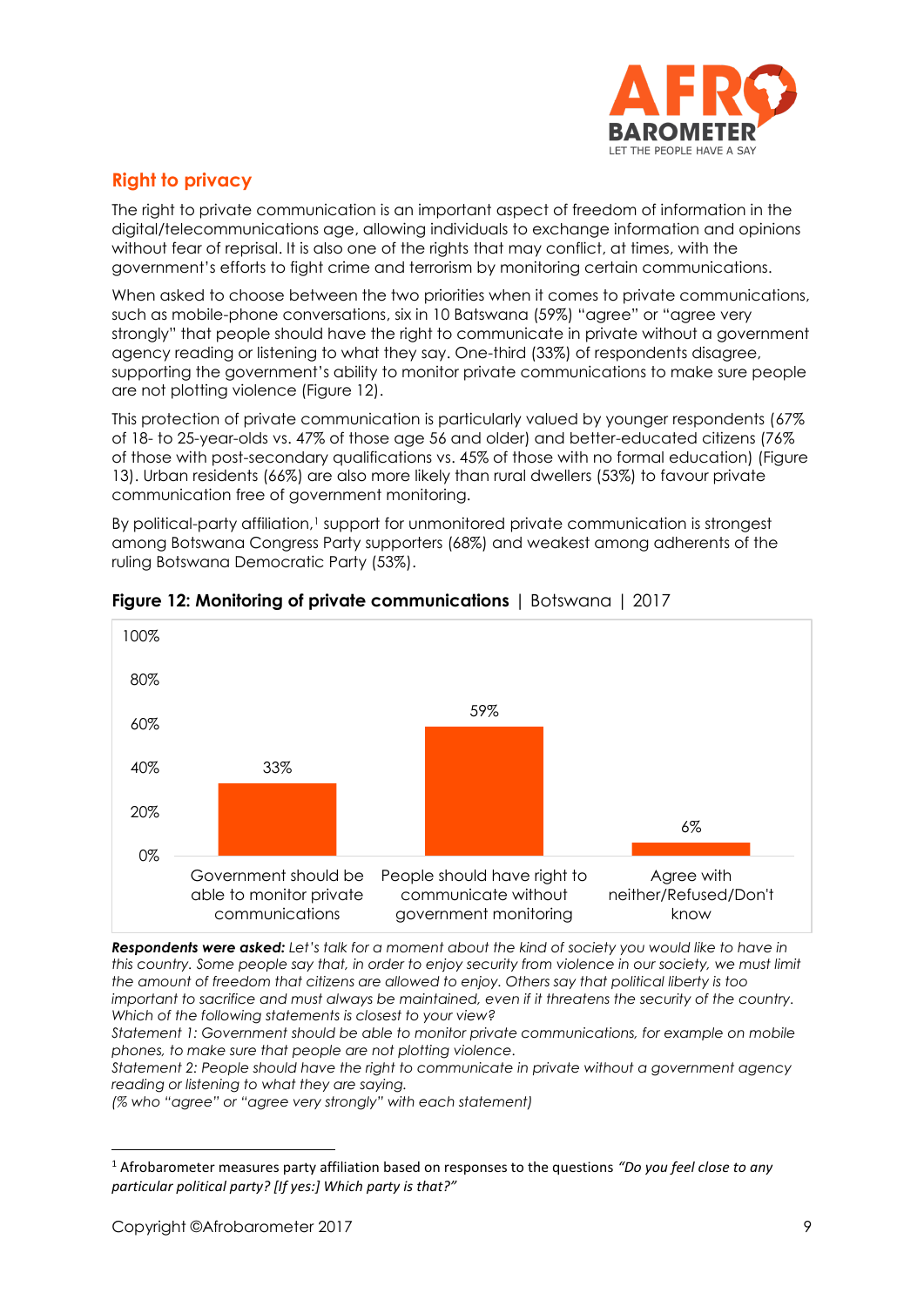





*(% who "agree" or "agree very strongly" that people should be able to communicate without government monitoring)*

## **Conclusion**

If information is power, freedom of information is part of the democratization of power. While Botswana has suffered attacks on media freedom and has so far failed to legally protect citizens' rights to privacy in communication and access to government information, survey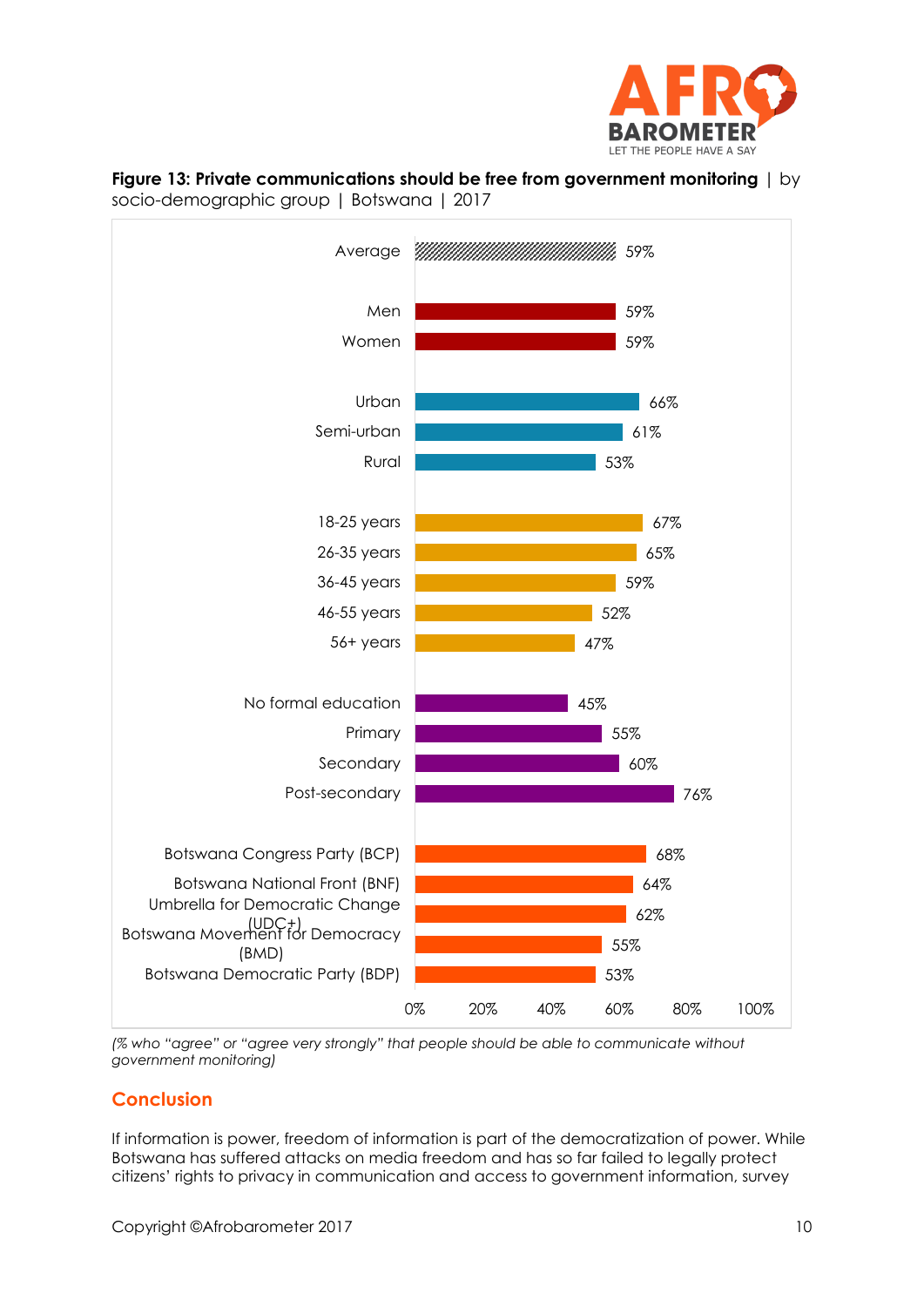

findings suggest that a majority of Batswana endorse these freedoms. A majority of citizens also support a free news media as essential to an informed citizenry and an accountable government.

> Do your own analysis of Afrobarometer data – on any question, for any country and survey round. It's easy and free at www.afrobarometer.org/online-data-analysis.